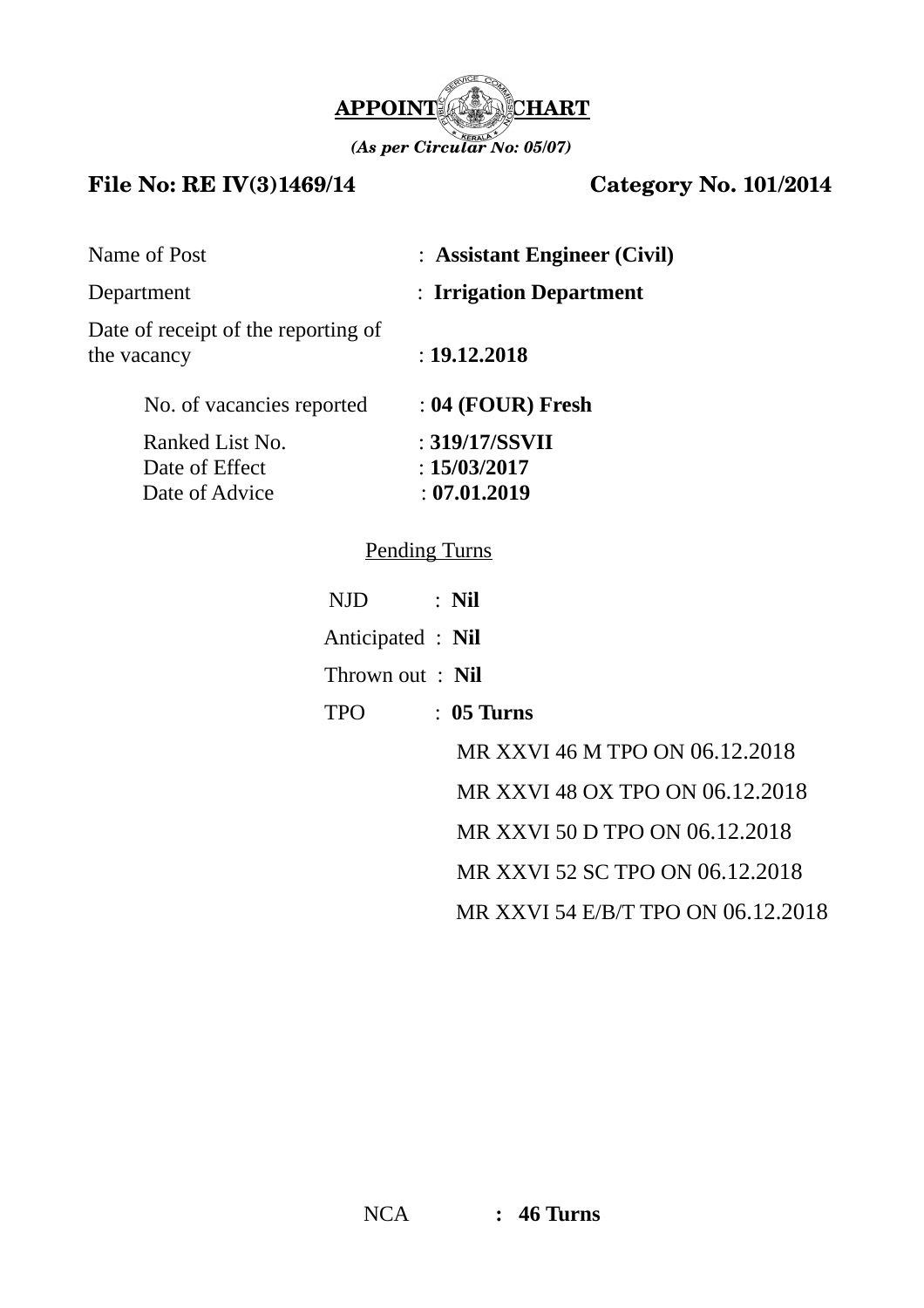| MRI 44 ST NCA SC            |
|-----------------------------|
| MRI 92 ST NCA SC            |
| MRII 92 ST NCA SC           |
| MRIII 44 ST NCA SC          |
| MRIII 92 ST NCA SC          |
| MRIV 44 ST NCA SC           |
| MRV 92 ST NCA SC            |
| <b>MRVI 44 ST NCA SC</b>    |
| MRVI 92 ST NCA SC           |
| <b>MRVII 44 ST NCA SC</b>   |
| MRVII 92 ST NCA SC          |
| <b>MRVIII 44 ST NCA SC</b>  |
|                             |
| MRIX 92 ST NCA SC           |
| MRX 44 ST NCA SC            |
| MRX 92 ST NCA SC            |
| MRXI 44 ST NCA SC           |
| MRXI 92 ST NCA SC           |
| MRXII 44 ST NCA SC          |
| MRXII 92 ST NCA SC          |
| <b>MRXIII 44 ST NCA SC</b>  |
| MRXIII 92 ST NCA SC         |
| <b>MRXIV 44 ST NCA SC</b>   |
| MRXIV 92 ST NCA SC          |
| MRXV 44 ST NCA SC           |
| MRXV 92 ST NCA SC           |
| MRXVI 44 ST NCA SC          |
| MRXVI 92 ST NCA SC          |
| MRXVII 44 ST NCA SC         |
| MRXVII 92 ST NCA SC         |
| MRXVIII 44 ST NCA SC        |
| MRXVIII 92 ST NCA SC        |
| <b>MRXIX 44 ST NCA SC</b>   |
| MRXIX 92 ST NCA SC          |
| <b>MRXX 44 ST NCA SC</b>    |
|                             |
| <b>MRXX 92 ST NCA SC</b>    |
| <b>MRXXI 44 ST NCA SC</b>   |
| <b>MRXXI 92 ST NCA SC</b>   |
| <b>MRXXII 44 ST NCA SC</b>  |
| <b>MRXXII 92 ST NCA SC</b>  |
| <b>MRXXIII 44 ST NCA SC</b> |
| <b>MRXXIII 92 ST NCA SC</b> |
| <b>MRXXIV 44 ST NCA SC</b>  |
| MRXXIV 92 ST NCA SC         |
| <b>MRXXV 44 ST NCA SC</b>   |
| MRXXV 92 ST NCA SC          |
| <b>MRXXVI 44 ST NCA SC</b>  |
|                             |

**Main Rotation Stands at MR XXVI 55 OC and SL . No. at 150 already advised on 06.12.2018. Rotation to be continued from MR XXVI 56 M.**

| сı<br>JΙ | Name &<br>Address | <b>Rank</b> | <b>_ommunitv</b> | <b>Rotation as</b> | Department | Remarks |
|----------|-------------------|-------------|------------------|--------------------|------------|---------|
| No.      |                   | No.         |                  | approved by the    |            |         |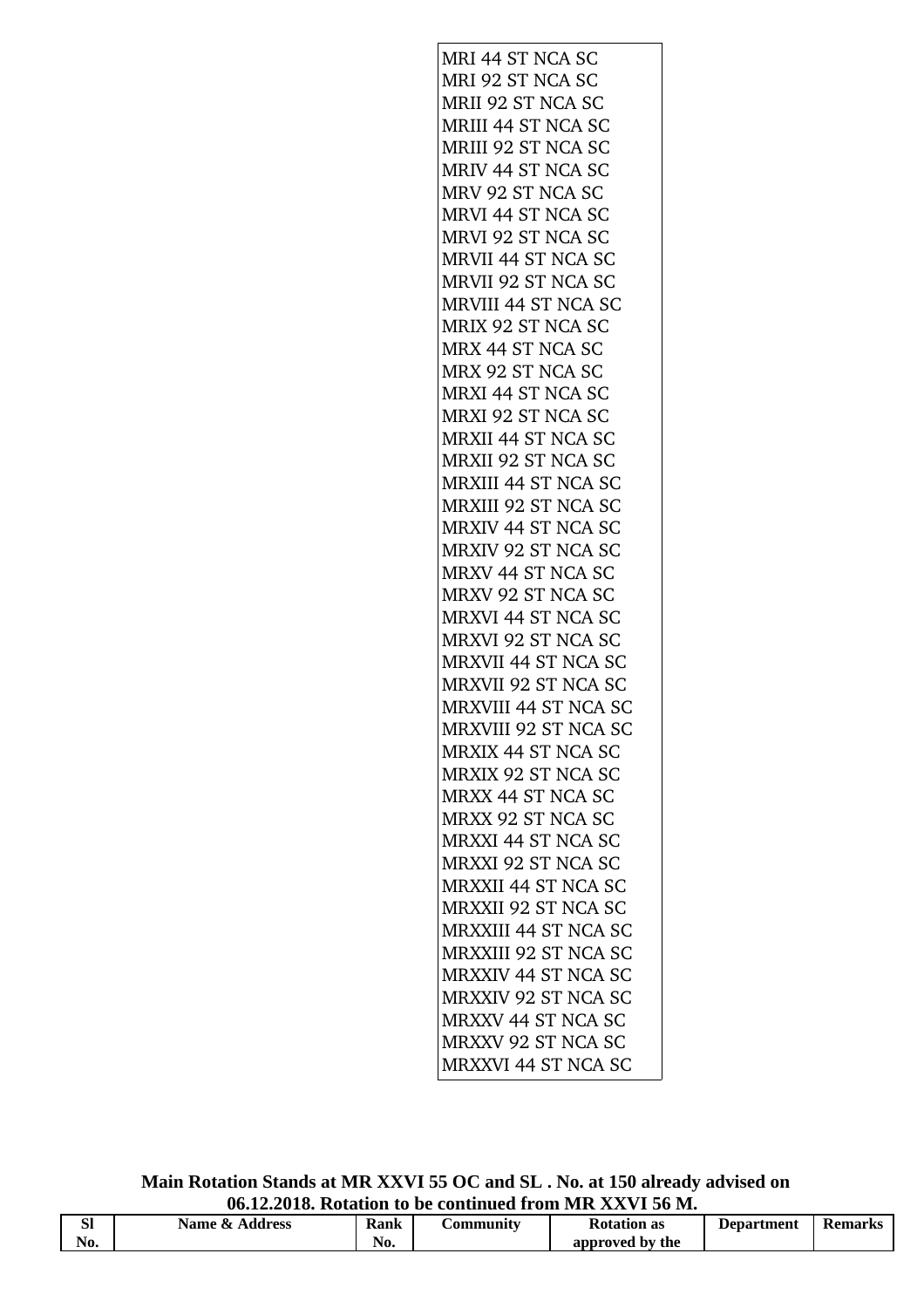|     |                                                                                               |         |                                           | <b>Commission</b>                                   |                   |  |
|-----|-----------------------------------------------------------------------------------------------|---------|-------------------------------------------|-----------------------------------------------------|-------------------|--|
| 1/4 | <b>MOHAMED MUNEER I P</b><br>ITTIKA PARAMBIL PALAKKAL,<br>CHAMRAVATTOM,<br>MALAPPURAM-676102. | 359     | MAPPILA                                   | MR XXVI 46 M<br>TPO on 06.12.2018<br>now Satisfied  | <b>IRRIGATION</b> |  |
| 2/4 | <b>BEENAPS</b><br>PANACHIVILAYIL VEEDU,<br>KULAKKADA PO,<br>PAIYANUMOODU,<br>KOLLAM-691521.   | $S/L-4$ | <b>OX/SC Converted</b><br>to Christianity | MR XXVI 48 OX<br>TPO on 06.12.2018<br>now Satisfied | <b>IRRIGATION</b> |  |
|     | MR XXVI 56 M TPO TO KEEP 50% RULE                                                             |         |                                           |                                                     |                   |  |
| 3/4 | <b>SREEHARIMS</b><br>SREEMANGALAM,<br>MAVELIKKARA,<br>ALAPPUZHA-690101.                       | 228     | $(--)$                                    | MR XXVI 57 OC                                       | <b>IRRIGATION</b> |  |
|     | MR XXVI 58 E/B/T TPO TO KEEP 50% RULE                                                         |         |                                           |                                                     |                   |  |
| 4/4 | <b>GOPIKA MOHAN</b><br>MAYA VIHAR,<br>OPP ENGG COLLEGE<br>PANGAPPARA PO,<br>TRIVANDRUM.       | 229     | $(--)$                                    | MR XXVI 59 OC                                       | <b>IRRIGATION</b> |  |

|                 | <b>OC</b> | BC  | <b>NJD</b> | LV | ΗΙ | LD/CP | <b>Total</b> |
|-----------------|-----------|-----|------------|----|----|-------|--------------|
| <b>Previous</b> | 143       | 143 |            | ل  |    | -     | 305          |
| <b>Present</b>  |           |     | -          |    | -  | -     |              |
| <b>Total</b>    | 145       | 145 |            | כ  |    | -     | 309          |

## **Pending & Clossing Turns**

| Anticipated : Nil |         |
|-------------------|---------|
| Thrown Out : Nil  |         |
| NJD               | $:$ Nil |

TPO **: 05 (Five) Turns**

 MR XXVI 50 DHEEVARA MR XXVI 52 SC MR XXVI 54 E/B/T MR XXVI 56 M MR XXVI 58 E/B/T

NCA **: 46 Turns**

MRI 44 ST NCA SC MRI 92 ST NCA SC MRII 92 ST NCA SC MRIII 44 ST NCA SC